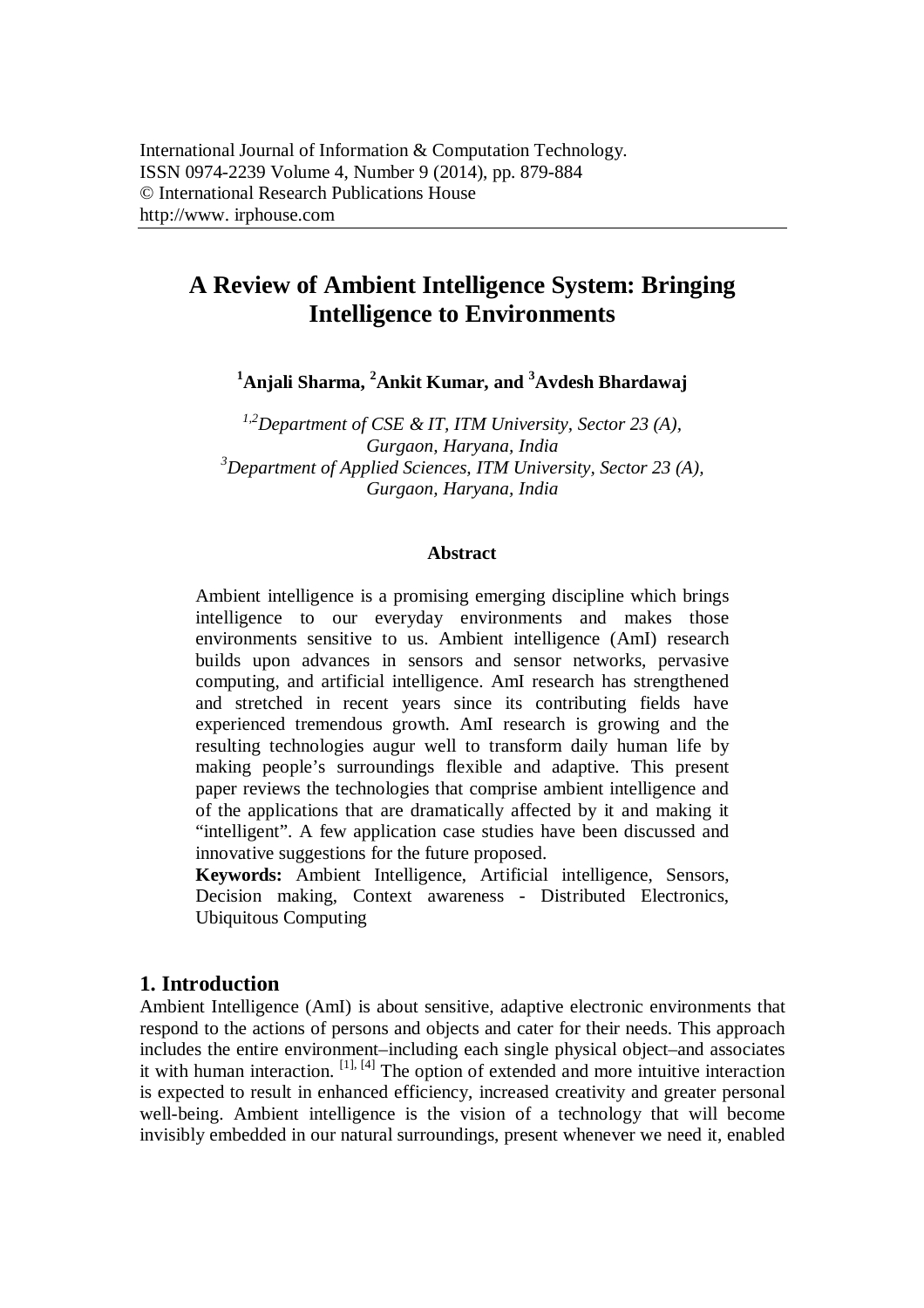by simple and effortless interactions, attuned to all our senses, adaptive to users and context-sensitive, and autonomous. High-quality information access and personalized content must be available to everybody, anywhere, and at any time. Ambient intelligence supports the human contacts and accompanies an individual's path through the complicated modern world. From the technical standpoint, distributed electronic intelligence is addressed as hardware vanishing into the background. Devices used for ambient intelligence are small, low-power, low weight, and lowcost; they collaborate or interact with each other; and they are redundant and errortolerant. This means that the failure of one device will not cause failure of the whole system. Since wired connections often do not exist, radio methods will play an important role for data transfer. This paper reviews various aspects of ambient intelligence, from applications that are imminent since they use essentially existing technologies, to ambitious ideas whose realization is still far away, due to major unsolved technical challenges.

### **2. Discussions**

Ambient intelligence is an emerging discipline that brings intelligence to our everyday environments and makes those environments sensitive to us. AmI research builds upon advances in

- sensors and sensor networks
- pervasive computing
- artificial intelligence

Considering an example scenario by applying AmI in our homes to make it "Smart Home" the following sequence of events can happen on our return back to home on a typical day

- recognized by intelligent surveillance camera
- door alarm switched off, door unlocks, opens
- house map indicates her husband Peter is at an art fair, her daughter Charlotte is in children's playroom
- In kitchen family memo frame lights up to indicate there are new messages
- she switches to video on demand channel to watch latest news program
- watch virtual presenter that informs about programs and information that have been recorded by home storage server

The basic idea behind AmI is that by enriching an environment with technology (e.g., sensors and devices interconnected through a network), a system can be built such that acts as an "electronic butler", which senses features of the users and their environment, then reasons about the accumulated data, and finally selects actions to take that will benefit the users in the environment. <sup>[3]</sup>

The ambient intelligence paradigm builds upon pervasive computing, ubiquitous computing, profiling practices, context awareness and human-centric computer interaction design and is characterized by systems and technologies that are  $^{[2]}$ :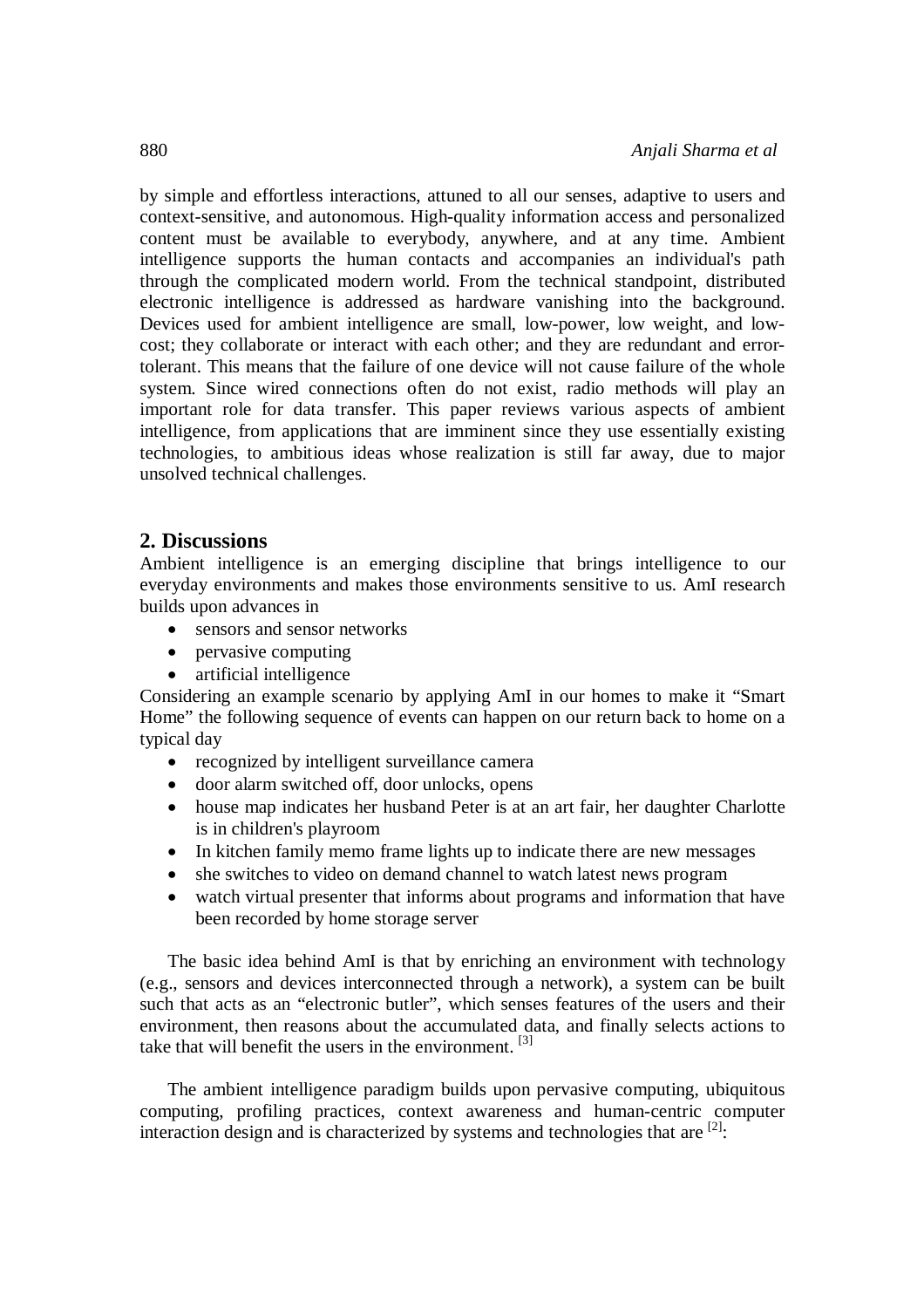- **Embedded:** many networked devices are integrated into the environment
- **Context aware:** these devices can recognize you and your situational context
- **Personalized:** they can be tailored to your needs
- **Adaptive:** they can change in response to you
- **Anticipatory:** they can anticipate your desires without conscious mediation.
- AmI is closely related to the long term vision of an intelligent service system in which technologies are able to automate a platform embedding the required devices for powering context aware, personalized, adaptive and anticipatory services. "AmI is a digital environment that proactively, but sensibly, supports people in their daily lives"

# **3. Relationship Between AmI and Contributing Technologies**

*3.1 Sensing:* Effective use of sensors is vital and without such physical components theoretical algorithms overshadow practical applications. Sensing and acting provide links between intelligent algorithms and real world in which they operate. Sensors are the key that link available computational power with physical applications Ambient Intelligence algorithms rely on sensory data from the real world<sup>[2], [5]</sup>

*3.2 Reasoning:* In order to make such algorithms responsive, adaptive and beneficial to users a number of types of reasoning must take place including user modeling, activity prediction and recognition, decision making, and spatial-temporal reasoning [6]

*3.3 Acting:* AmI systems tie reasoning to real world through sensing and acting. Intelligent and assistive devices provide mechanism by which AmI systems can executive actions and affect system users. <sup>[7]</sup>

*3.4 Human–computer interaction:* A characteristic that is necessary to further societal acceptance of AmI is that AmI should be made easy to live with. This is further detailed as a need to define human-centric computer interfaces that are context aware and natural.<sup>[8]</sup>

*3.5 Privacy and security challenges:* AmI can take away control when:

- environment performs wrong action
- it forces humans to perform extra or corrective actions
- when it shares information with third parties
- it gives monitoring and data collection access to third parties

AmI potentially gives more control to humans by making their environments more responsive to intended actions, by supplying humans with customized information, and by reducing cognitive or physical effort that is required to perform task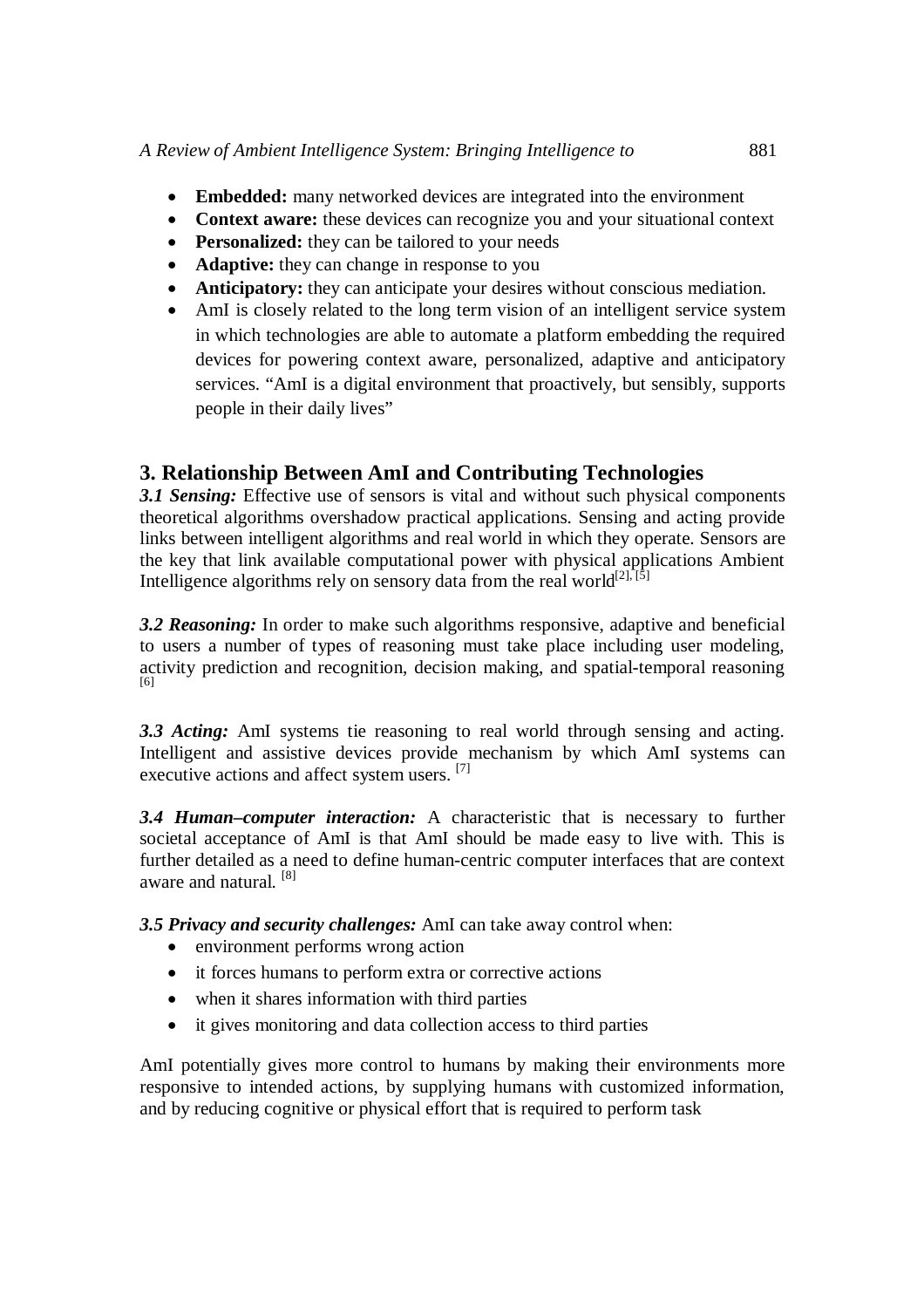

**Figure 1:** Relationship between AmI and contributing technologies

## **4. Applications**

AmI has found applications in almost all spheres of life:

- Health monitoring and assistance
- Smart homes
- Emergency services
- Education

### **Cases:**

*4.1 Virtual Fitness Coach:* It motivates and monitors users to get active by creating a personal 'coach'—actually, a machine—which provides data and even spurs the user on to greater achievements. The Coach monitors physiological signals and calculates training intensity. The Coach turns the physical feedback into data that users interpret, helping them determine the success of their training regimens.

*4.2 Smart TV experience:* We are natural-born peripheral viewers. People naturally take in more than just the screen when they watch television; hence the extra space can be put to effective use. Its's many preset colours and white tones as well as custom settings, allowing for complete personalization of one's smart TV viewing experience.

# **5. Conclusions**

Ambient Intelligence is fast establishing as an area where a confluence of topics can converge to help society through technology. There are still many challenges ahead and improvements are needed at all levels for AmI systems to be widely accepted and more important of all, be useful to society like infrastructure, algorithms and human– computer interaction. In the years to come, people will relate to electronics in more natural and comfortable ways than they do now. 'Smart' technological breakthroughs will also allow integrating 'smart electronics' into more friendly environments.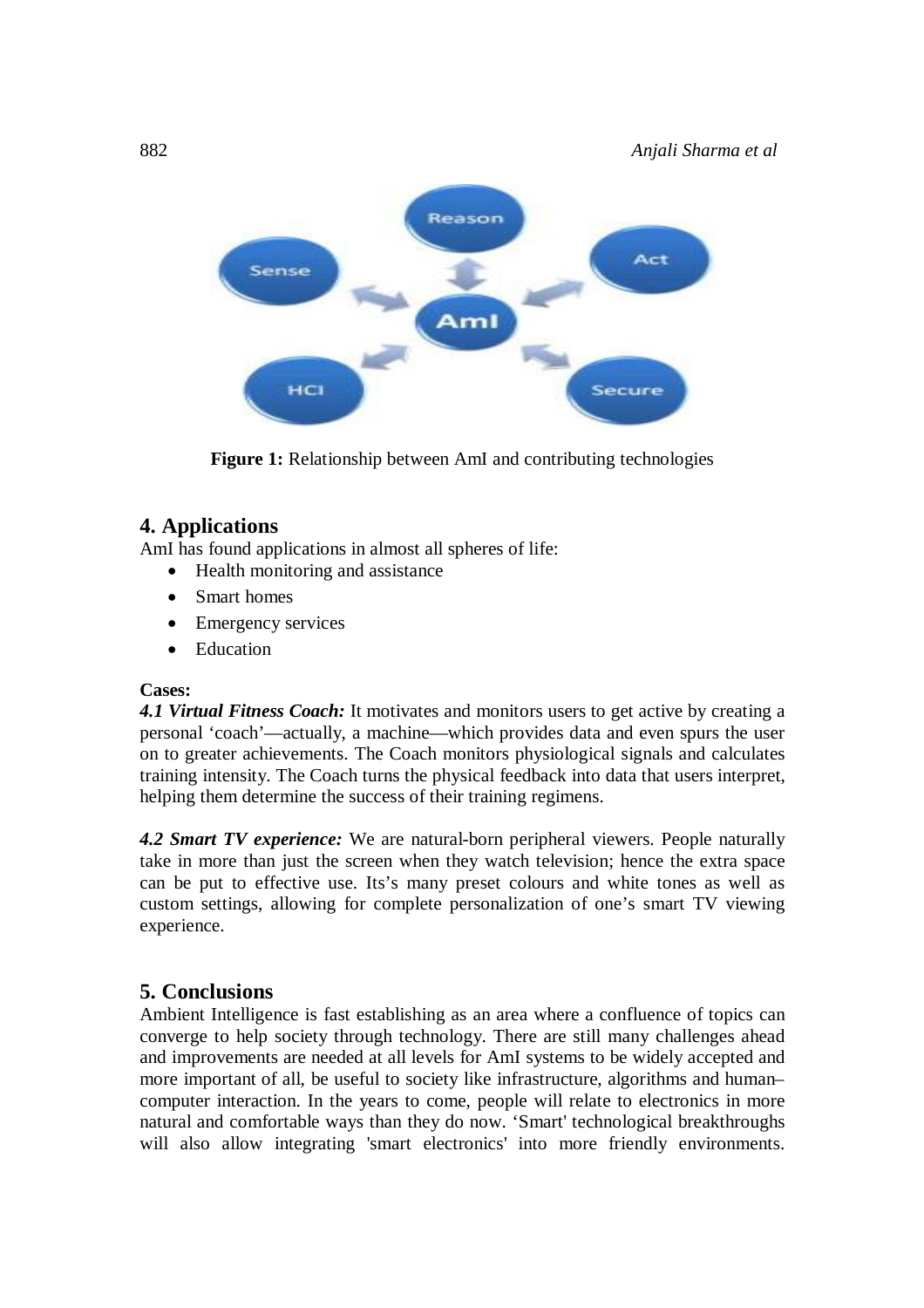'Ambient Intelligence' would aid in making people living easily in digital environments in which the electronics are sensitive to people's needs, personalized to their requirements, anticipatory of their behavior and responsive to their presence.

#### **6. References**

- [1] Diane J. Cook et al., (2009) Ambient intelligence: Technologies, applications, and opportunities, Pervasive and Mobile Computing, Volume 5, Issue 4, August 2009, Pages 277–298
- [2] Emile Aarts and Reiner Wichert (2009) Technology Guide, Ambient intelligence, Springer, pp 244-249
- [3] Hagras, H et al., (2012) Creating an ambient-intelligence environment using embedded agents, Volume:19 , Issue: 6
- [4] G. Abowd (2002) Context-Aware Computing", *IEEE Pervasive Computing*, vol. 1,No. 3, pp.22 -23
- [5] M. Mozer (2012)"The Neural Network House: An Environment That Adapts to Its Inhabitants", *Proc. Am. Assoc. Artificial Intelligence Spring Symp. Intelligent Environments*, pp.110 -114
- [6] M. Coen (1998)"Design Principles for Intelligent Environments", *Proc. 15th National Conf. Artificial Intelligence (AAAI 98)*, pp. 547 -554
- [7] P. Davidsson and M. Boman (2000)"Saving Energy and Providing Value-Added Services in Intelligent Buildings: A MAS Approach", *Proc. 2nd International Symp. Agent Systems and Applications and 4th International Symp. Mobile Agents (ASA/MA 2000)*, pp.166 -177 2000
- [8] Weber, Werner, Rabaey, Jan, Aarts, Emile H.L. (Eds.) Ambient Intelligence, (2005), XIV, 374 p. 143 illus.